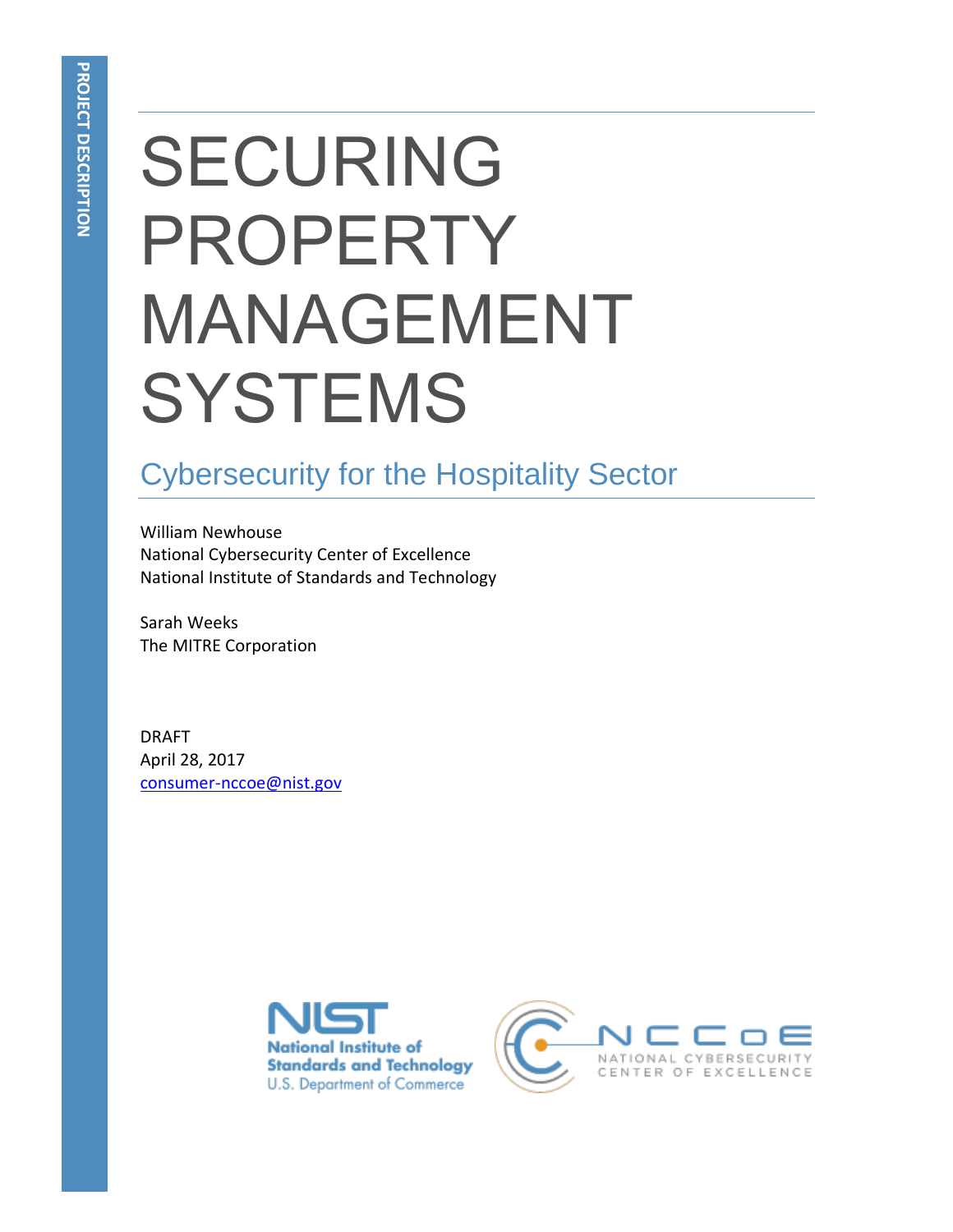- The National Cybersecurity Center of Excellence (NCCoE), a part of the National Institute of
- Standards and Technology (NIST), is a collaborative hub where industry organizations,
- government agencies, and academic institutions work together to address businesses' most
- pressing cybersecurity issues. This public-private partnership enables the creation of practical
- cybersecurity solutions for specific industries or broad, cross-sector technology challenges.
- Working with technology partners—from Fortune 50 market leaders to smaller companies
- specializing in IT security—the NCCoE applies standards and best practices to develop modular,
- easily adaptable example cybersecurity solutions using commercially available technology. The
- NCCoE documents these example solutions in the NIST Special Publication 1800 series, which
- maps capabilities to the NIST Cyber Security Framework and details the steps needed for
- another entity to recreate the example solution. The NCCoE was established in 2012 by NIST in
- partnership with the State of Maryland and Montgomery County, Md.

- This document describes a particular problem that is relevant across the hospitality sector.
- NCCoE cybersecurity experts will address this challenge through collaboration with members of
- the hospitality sector and vendors of cybersecurity solutions. The resulting reference design will
- detail an approach that can be used by hotels and other hospitality organizations.

#### **ABSTRACT**

- Hospitality organizations rely on Property Management Systems (PMS) for daily tasks, planning,
- and record keeping. As the operations hub, the PMS interfaces with several services and
- components within a hotel's IT system, such as Point-of-Sale (POS) systems, door locks, Wi-Fi
- networks, and other guest service applications. Adding to the complexity of connections,
- external business partners' components and services are also typically connected to the PMS,
- such as on-premise spas or restaurants, online travel agents, and customer relationship
- management partners or applications (on-premise or cloud-based). [\[1\]](#page-9-0) The numerous
- connections to and users of the PMS could provide a broader surface for attack by malicious
- actors[. \[2\]](#page-9-1) Demonstrating methods to improve the security of the PMS can help protect the
- business from network intrusions that might lead to data breaches and fraud. [\[3\]](#page-9-2)
- Based on industry research and in collaboration with hospitality industry stakeholders, the
- NCCoE is starting a project that aims to help hospitality organizations implement stronger
- security measures within and around the PMS, with a focus on the POS system through
- network segmentation, point-to-point encryption, data tokenization, multifactor authentication
- for remote and partner access, network and user behavior analytics, and business-only usage
- restrictions.
- In collaboration with the hospitality business community and technology vendors who
- implement standards that improve cybersecurity, the NCCoE will explore methods to
- strengthen the security of the PMS and its connections and will develop an example
- implementation composed of open-source and commercially available components. This

<sup>13</sup> To learn more about the NCCoE, visit [https://nccoe.nist.gov.](https://nccoe.nist.gov/) To learn more about NIST, visit [https://www.nist.gov.](https://www.nist.gov/)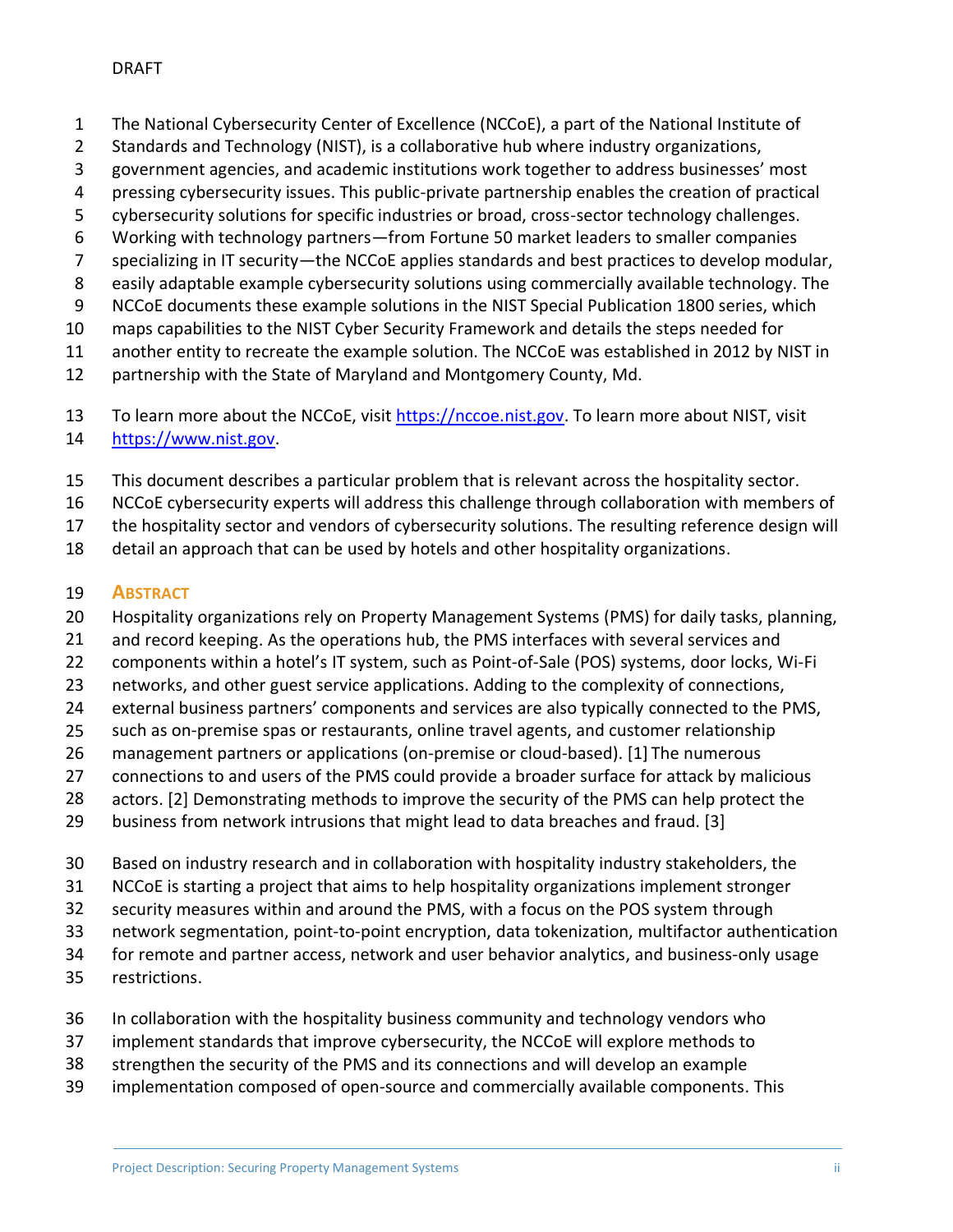- project will produce a NIST Cybersecurity Practice Guide—a freely available description of the
- 41 solution and practical steps needed to effectively secure the PMS and its many connections
- within the hotel IT system.

#### **KEYWORDS**

- *Behavior analytics; hospitality cybersecurity; multifactor authentication; network analytics;*
- *point of sale; point-to-point encryption; property management system; tokenization*

#### **DISCLAIMER**

- Certain commercial entities, equipment, or materials may be identified in this document in
- order to describe an experimental procedure or concept adequately. Such identification is not
- intended to imply recommendation or endorsement by NIST or NCCoE, nor is it intended to
- imply that the entities, materials, or equipment are necessarily the best available for the
- purpose.

#### **COMMENTS ON NCCOE DOCUMENTS**

- Organizations are encouraged to review all draft publications during public comment periods
- and provide feedback. All publications from NIST's National Cybersecurity Center of Excellence
- are available at<http://nccoe.nist.gov/library>.
- Comments on this publication may be submitted to: [consumer-nccoe@nist.gov](mailto:consumer-nccoe@nist.gov)
- Public comment period: April 28, 2017 to May 31, 2017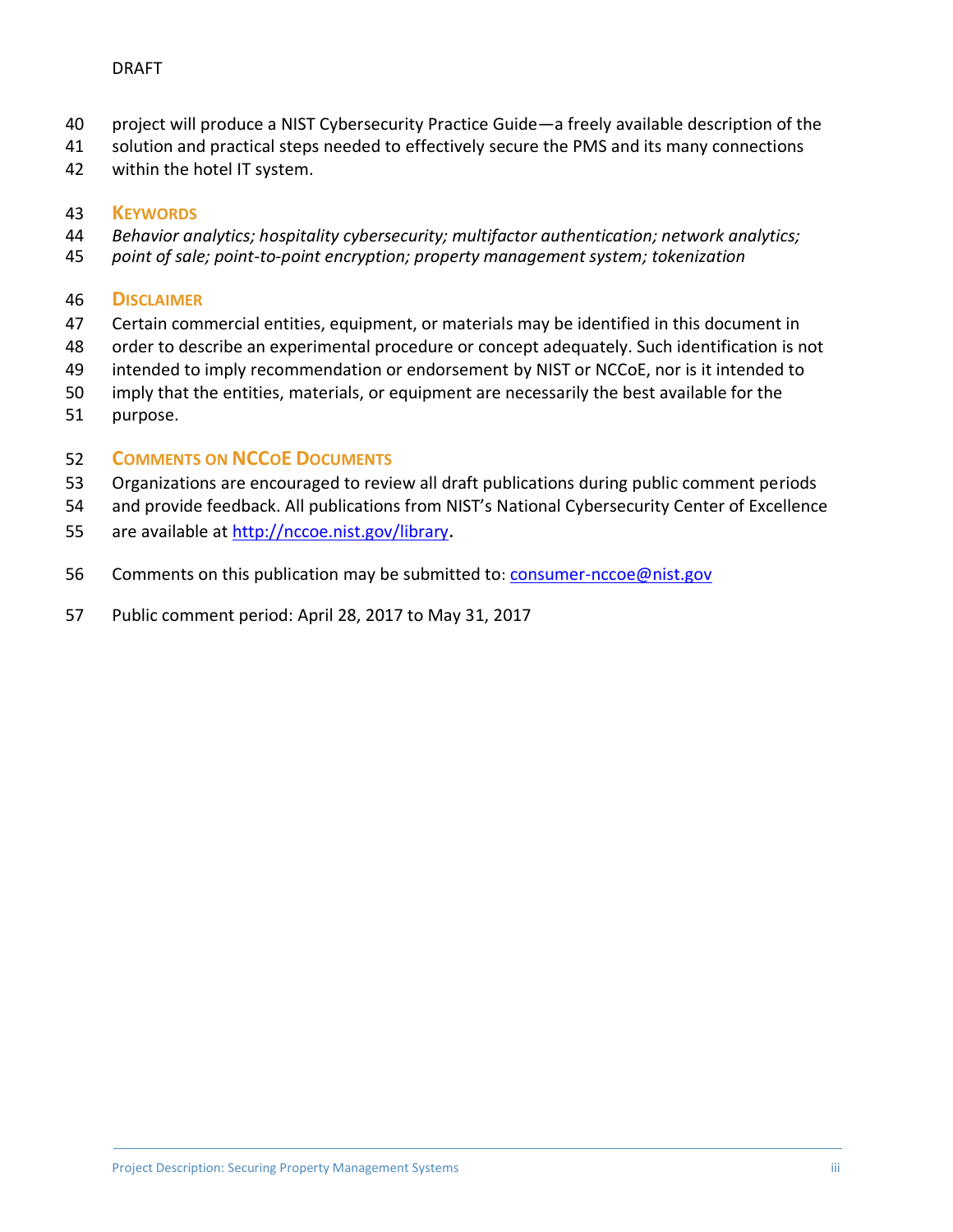#### **Table of Contents** 58

| 59       |    |                                                                                                                                                        |  |  |
|----------|----|--------------------------------------------------------------------------------------------------------------------------------------------------------|--|--|
| 60       |    |                                                                                                                                                        |  |  |
| 61       |    |                                                                                                                                                        |  |  |
| 62       |    |                                                                                                                                                        |  |  |
| 63       |    |                                                                                                                                                        |  |  |
| 64       |    |                                                                                                                                                        |  |  |
| 65<br>66 |    | Scenario 1: Guest checks in, dines on-premise - Tokenization, P2PE, Network and                                                                        |  |  |
| 67<br>68 |    | Scenario 2: Third-party service provider remotely accesses hotel system -<br>Multifactor Authentication, Access Control, Network and User Analytics  2 |  |  |
| 69       | 3. |                                                                                                                                                        |  |  |
| 70       |    |                                                                                                                                                        |  |  |
| 71       |    |                                                                                                                                                        |  |  |
| 72       |    |                                                                                                                                                        |  |  |
| 73       |    |                                                                                                                                                        |  |  |
| 74       |    |                                                                                                                                                        |  |  |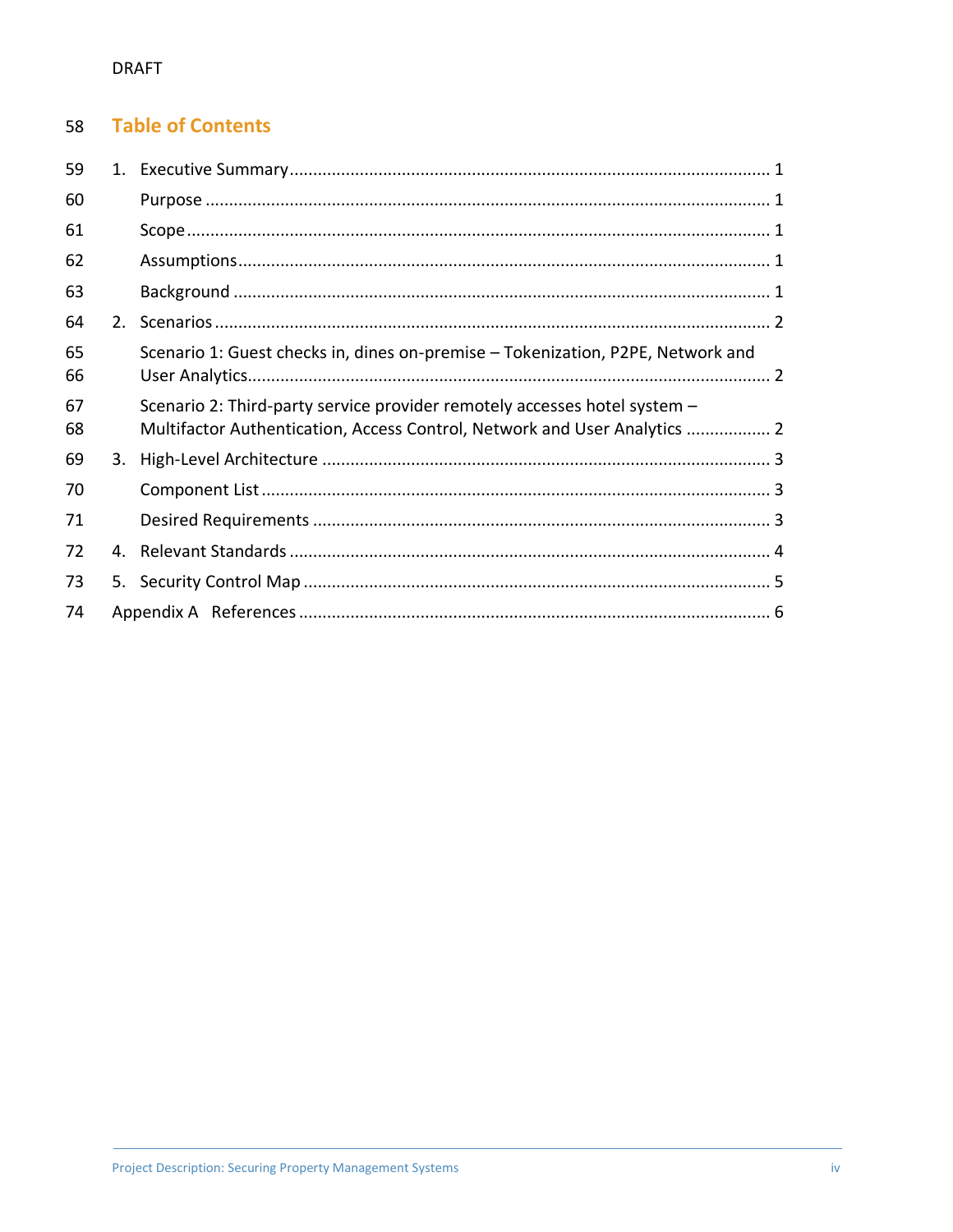#### <span id="page-4-0"></span>**1. EXECUTIVE SUMMARY**

#### <span id="page-4-1"></span>**Purpose**

- The purpose of this project is to help hoteliers implement stronger security measures within
- and around their Property Management Systems (PMS), with a focus on the connection to a
- point-of-sale (POS) system. The project will identify typical hotel IT infrastructures and PMS-
- 80 POS configurations, systems, and components that typically integrate or interface with both
- applications, and interactions between hoteliers and third-party service provider (SP) systems
- (e.g., online booking or customer relationship marketing partners). The project will identify
- security-mitigation technologies and provide an example implementation.
- The publication of this Project Description is the beginning of a process that will identify project
- participants, as well as standards-based, commercially available, and/or open- source hardware
- and software components. These products will be integrated and implemented in a laboratory
- environment to build open, standards-based, modular, end-to-end reference designs that will
- 88 address the security challenges introduced by networking the PMS and POS. The approach may
- include architectural definition, logical design, build development, security character analysis,
- test and evaluation, security control mapping, and future build considerations. The output of
- 91 the process will be the publication of a multi-volume NIST Cybersecurity Practice Guide that will
- help hoteliers implement stronger PMS-POS security.

#### <span id="page-4-2"></span>**Scope**

- The scope of this example solution includes the implementation of point-to-point encryption
- (P2PE), data tokenization, multifactor authentication for remote and partner access, access
- control, network and user behavior analytics, and business-only usage restrictions on the PMS
- and POS. For this project, the security controls implemented within third-party SP applications
- are out of scope; however, their interface and connection to the PMS-POS systems are in the
- project's scope.

### <span id="page-4-3"></span>**Assumptions**

- A reference design for securing PMS can provide numerous security benefits, including reduced
- risk of network intrusion and data breach, and associated financial and reputational costs. The
- NCCoE understands that a hospitality business would weigh the cost of investment in a PMS-
- POS security solution with its potential benefits.

#### <span id="page-4-4"></span>**Background**

- The NCCoE, working with hospitality organizations such as the American Hotel & Lodging
- Association and Hotel Technology Next Generation (HTNG), identified the need for an example
- implementation to improve connections to and from the POS and PMS, and other integrated
- services and components. The NCCoE participated in HTNG's North American Insight Summit in
- August 2016 to discuss this project and solicit input from stakeholders that were incorporated
- into shaping this effort.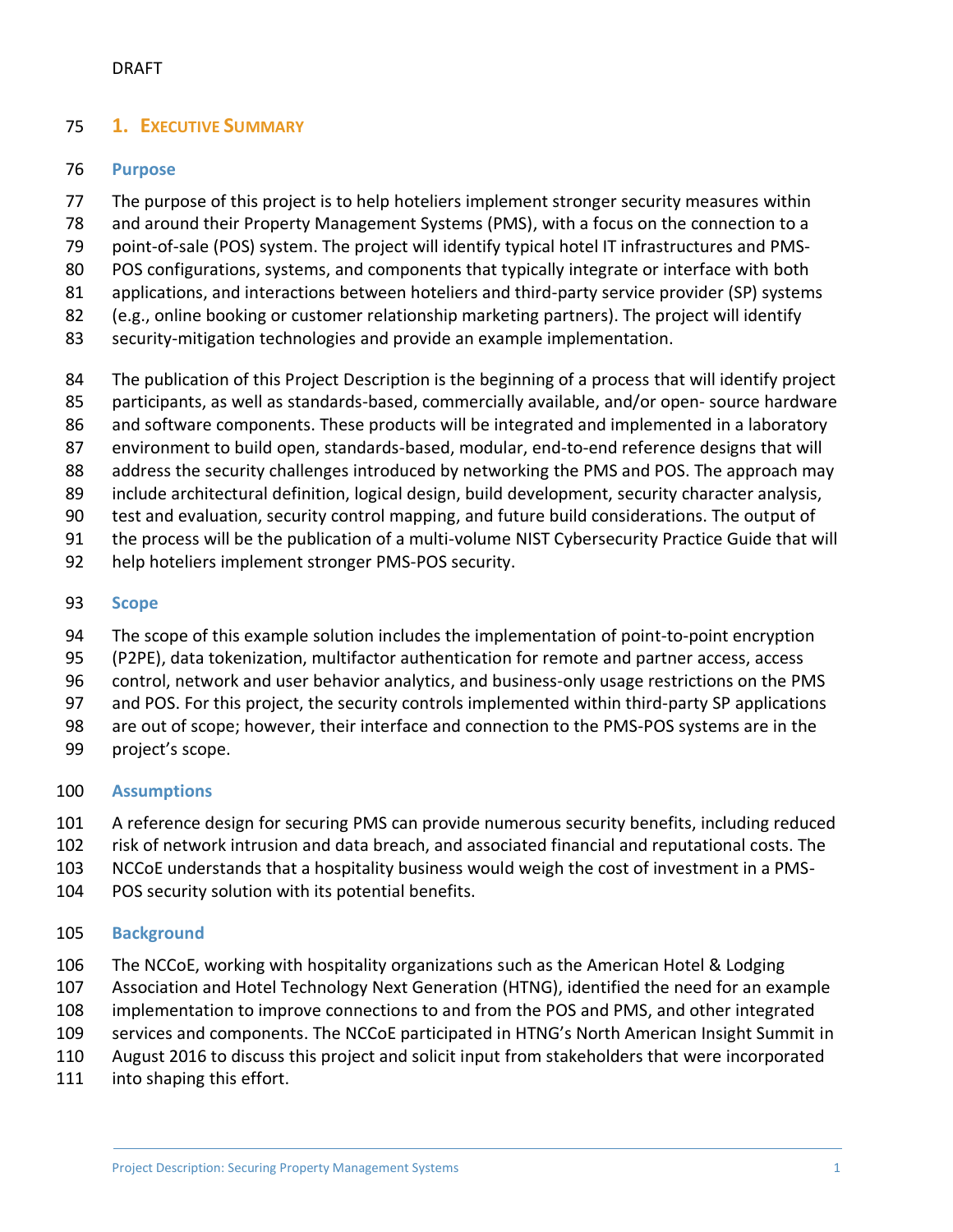#### <span id="page-5-0"></span>**2. SCENARIOS**

#### <span id="page-5-1"></span> **Scenario 1: Guest checks in, dines on-premise – Tokenization, P2PE, Network and User Analytics**

A guest checks in at the front desk, and the hotel clerk logs in to the PMS. The clerk checks the

guest's identification and finds that she is a member of the hotel's loyalty program. The clerk

finds an available room in the PMS, reserves the room, and swipes the guest's credit card for

incidentals. This process takes only a few minutes, after which the guest leaves for her room.

The hotel clerk logs out of the PMS and/or locks the computer.

In the background, the guest's payment information is tokenized, such that after a transaction

- authorization is returned from the credit card network, a trusted third party stores all the
- actual cardholder data (defined by the Payment Card Industry Data Security Standard as

cardholder name, primary account number, and expiration date) and issues tokens, which are

124 stored in the hotel's system. The hotel's system can then use that token for recurring charges,

as well as for the loyalty program. Any other non-payment data pertaining to the guest is

encrypted and sent through encrypted channels to be stored in the hotel's own databases or at

the hotel's third-party trusted SPs. Furthermore, the hotel's monitoring and analytics system

produced no alerts or warnings because the hotel clerk's activity within the PMS is consistent

with a baseline, following a typical check-in process with no deviation, and the computer

hosting the PMS was used exclusively for business purposes.

## <span id="page-5-2"></span>**Scenario 2: Third-party service provider remotely accesses hotel system – Multifactor**

#### **Authentication, Access Control, Network and User Analytics**

A third-party SP needs remote access to one of the hotel system's components. The SP user

remotely connects and begins authentication with a username and password. To complete the

authentication process, the SP user must provide a second authenticator. The hotel system

verifies the identity of the SP user with multifactor authentication and allows the authenticated

user to access certain resources. The hotel's analytics component produces no alerts or

warnings because the SP user's second authenticator was valid, his activity is consistent with a

baseline, and no unusual network or user activity was detected.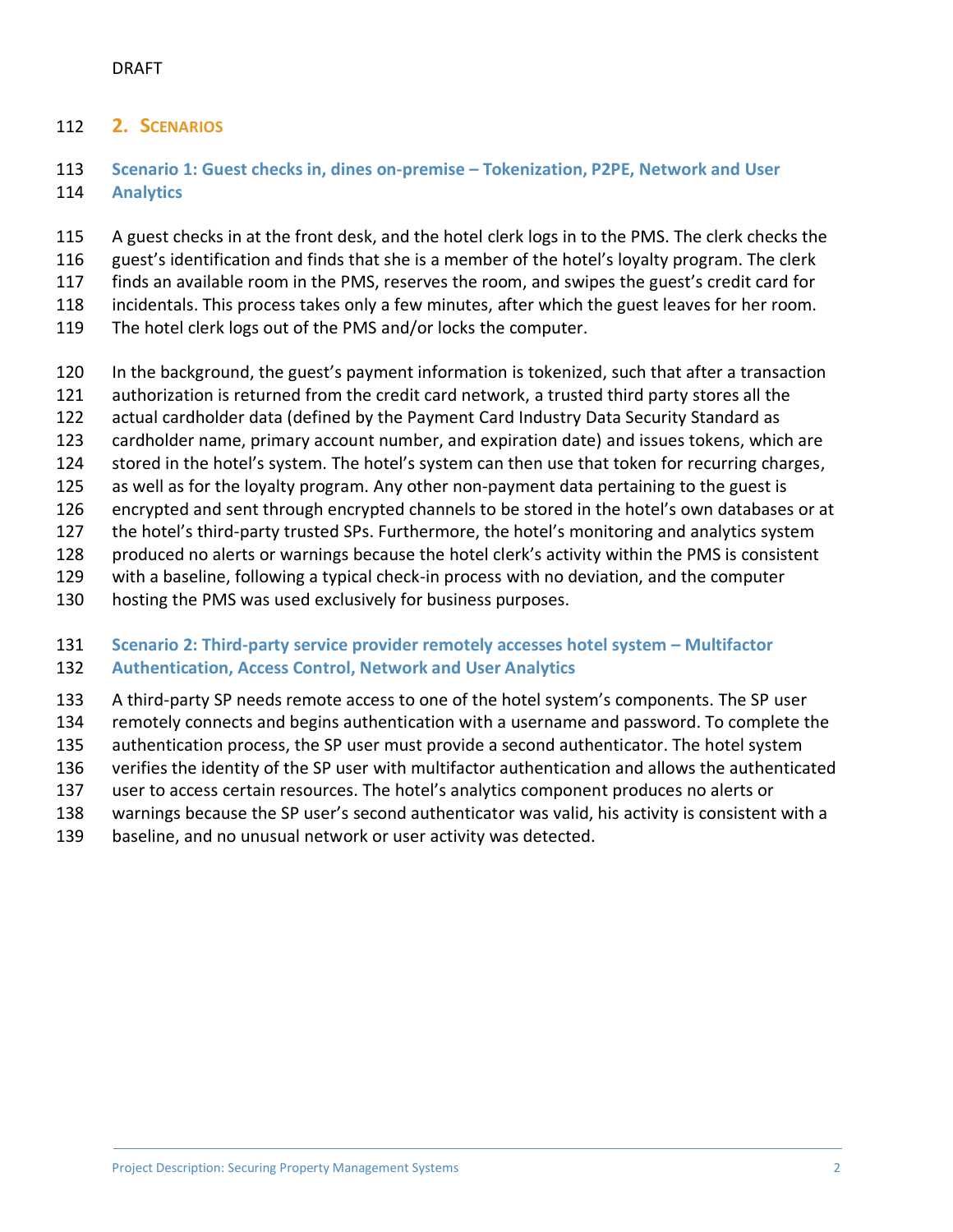#### <span id="page-6-0"></span>140 **3. HIGH-LEVEL ARCHITECTURE**

#### 141 **Diagram 1: High-level Architecture**



#### 142

#### <span id="page-6-1"></span>143 **Component List**

144 To better secure the PMS, an example solution may include, but is not limited to, the following

- 145 components:
- 146 PMS and POS system(s)
- 147 P2PE
- 148 Data tokenization
- 149 Multifactor authentication mechanism
- 150 Access control platform
- 151 Network and user behavior analytics
- 152 Data logging
- 153 Data storage
- <span id="page-6-2"></span>154 **Desired Requirements**
- 155 Automated network and user behavior analytics
- 156 P2PE
- 157 Data tokenization and token management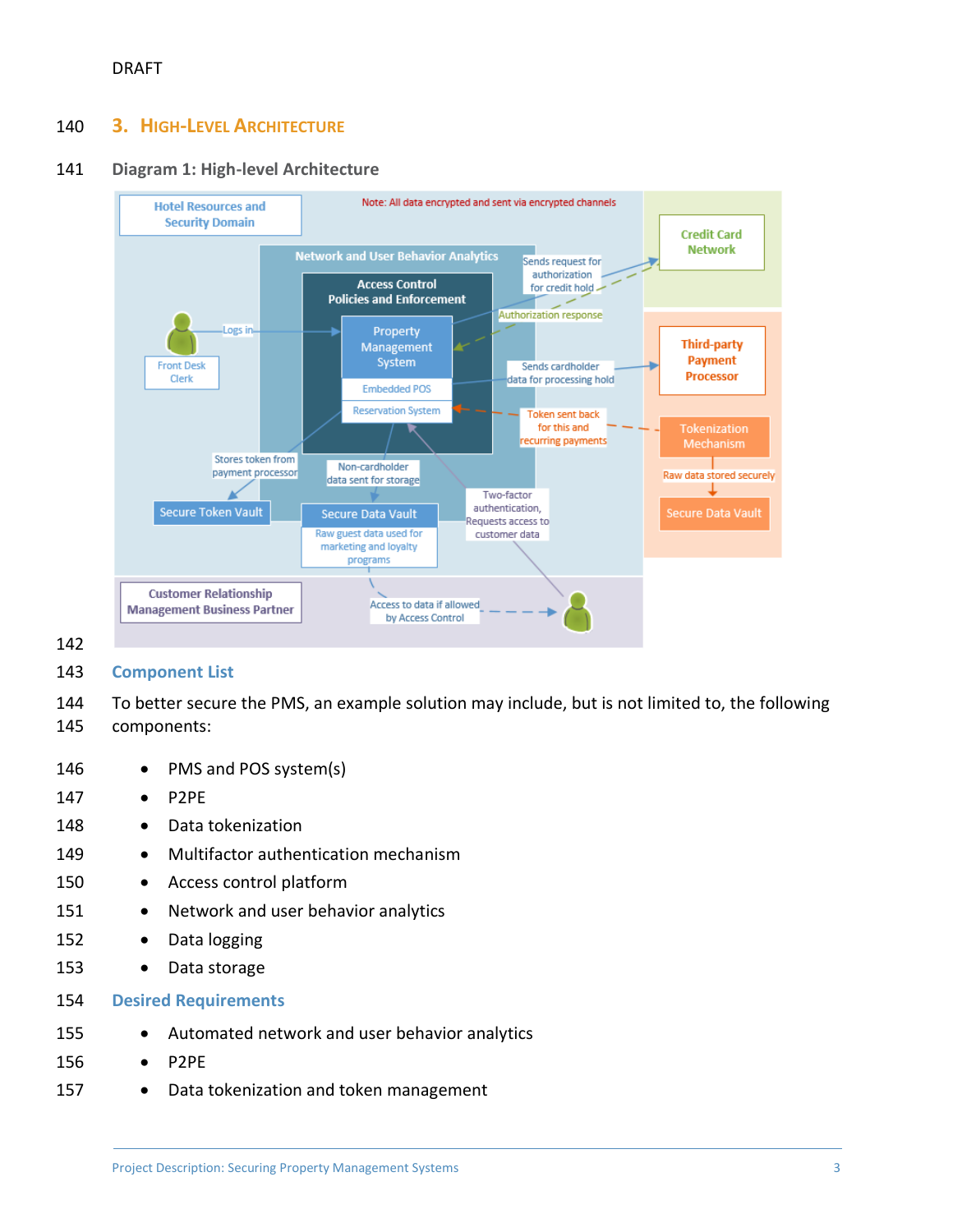<span id="page-7-0"></span>

| 158               |           | Token generation<br>$\circ$                                                                                                                                                                                                          |
|-------------------|-----------|--------------------------------------------------------------------------------------------------------------------------------------------------------------------------------------------------------------------------------------|
| 159               |           | Token mapping<br>$\circ$                                                                                                                                                                                                             |
| 160               |           | Non-credit card, sensitive consumer data vault<br>$\circ$                                                                                                                                                                            |
| 161               |           | Cryptographic key management<br>$\circ$                                                                                                                                                                                              |
| 162               | $\bullet$ | Multifactor authentication for remote and third-party access                                                                                                                                                                         |
| 163               | $\bullet$ | Access control for internal and third-party users                                                                                                                                                                                    |
| 164               |           | Automated logging of access requests and decisions<br>$\circ$                                                                                                                                                                        |
| 165               |           | Access control policy creation<br>$\circ$                                                                                                                                                                                            |
| 166               |           | Determining access control decisions based on policies<br>$\circ$                                                                                                                                                                    |
| 167               |           | Access control policy enforcement<br>$\circ$                                                                                                                                                                                         |
| 168               |           | Automated logging of analytics and component interactions                                                                                                                                                                            |
| 169               |           | <b>4. RELEVANT STANDARDS</b>                                                                                                                                                                                                         |
| 170<br>171        | $\bullet$ | American Institute of CPAs, Reporting on Controls at a Service Organization Relevant to<br>Security, Availability, Processing Integrity, Confidentiality, or Privacy (SOC 2 <sup>®</sup> )                                           |
| 172               |           | https://www.aicpa.org/InterestAreas/FRC/AssuranceAdvisoryServices/Pages/SOCGuides                                                                                                                                                    |
| 173               |           | andPublications.aspx                                                                                                                                                                                                                 |
| 174               | $\bullet$ | Hotel Technology Next Generation, Secure Payments Framework for Hospitality, Version                                                                                                                                                 |
| 175<br>176        |           | 1.0, February 2013, https://c.ymcdn.com/sites/htng.site-<br>ym.com/resource/collection/CC1CE2B8-0377-457E-9AB0-                                                                                                                      |
| 177               |           | 27CFDD77E17B/HTNG Secure Payments Framework v1.0 FINAL.pdf                                                                                                                                                                           |
| 178               | $\bullet$ | ISO/IEC 27001, Information Technology - Security Techniques - Information Security                                                                                                                                                   |
| 179               |           | Management Systems https://www.iso.org/isoiec-27001-information-security.html                                                                                                                                                        |
| 180<br>181<br>182 | $\bullet$ | ISO/IEC 27018, Information technology -- Security techniques -- Code of practice for<br>protection of personally identifiable information (PII) in public clouds acting as PII<br>processors https://www.iso.org/standard/61498.html |
| 183               |           | http://www.iso.org/iso/catalogue detail.htm?csnumber=61498                                                                                                                                                                           |
| 184<br>185        | $\bullet$ | ISO/IEC 29146, Information Technology - Security techniques - A framework for access<br>management, https://www.iso.org/obp/ui/#iso:std:iso-iec:29146:ed-1:v1:en                                                                     |
| 186<br>187        | $\bullet$ | NIST Cybersecurity Framework - Standards, guidelines, and best practices to promote<br>the protection of critical infrastructure                                                                                                     |
| 188               |           | http://www.nist.gov/itl/cyberframework.cfm                                                                                                                                                                                           |
| 189               | $\bullet$ | NIST SP 800-53, Recommended Security Controls for Federal Information Systems                                                                                                                                                        |
| 190               |           | http://csrc.nist.gov/publications/drafts/800-53-rev4/sp800-53-rev4-ipd.pdf                                                                                                                                                           |
| 191<br>192<br>193 | $\bullet$ | NIST SP 800-122, Guide to Protecting the Confidentiality of Personally Identifiable<br>Information (PII) http://nvlpubs.nist.gov/nistpubs/Legacy/SP/nistspecialpublication800-<br>122.pdf                                            |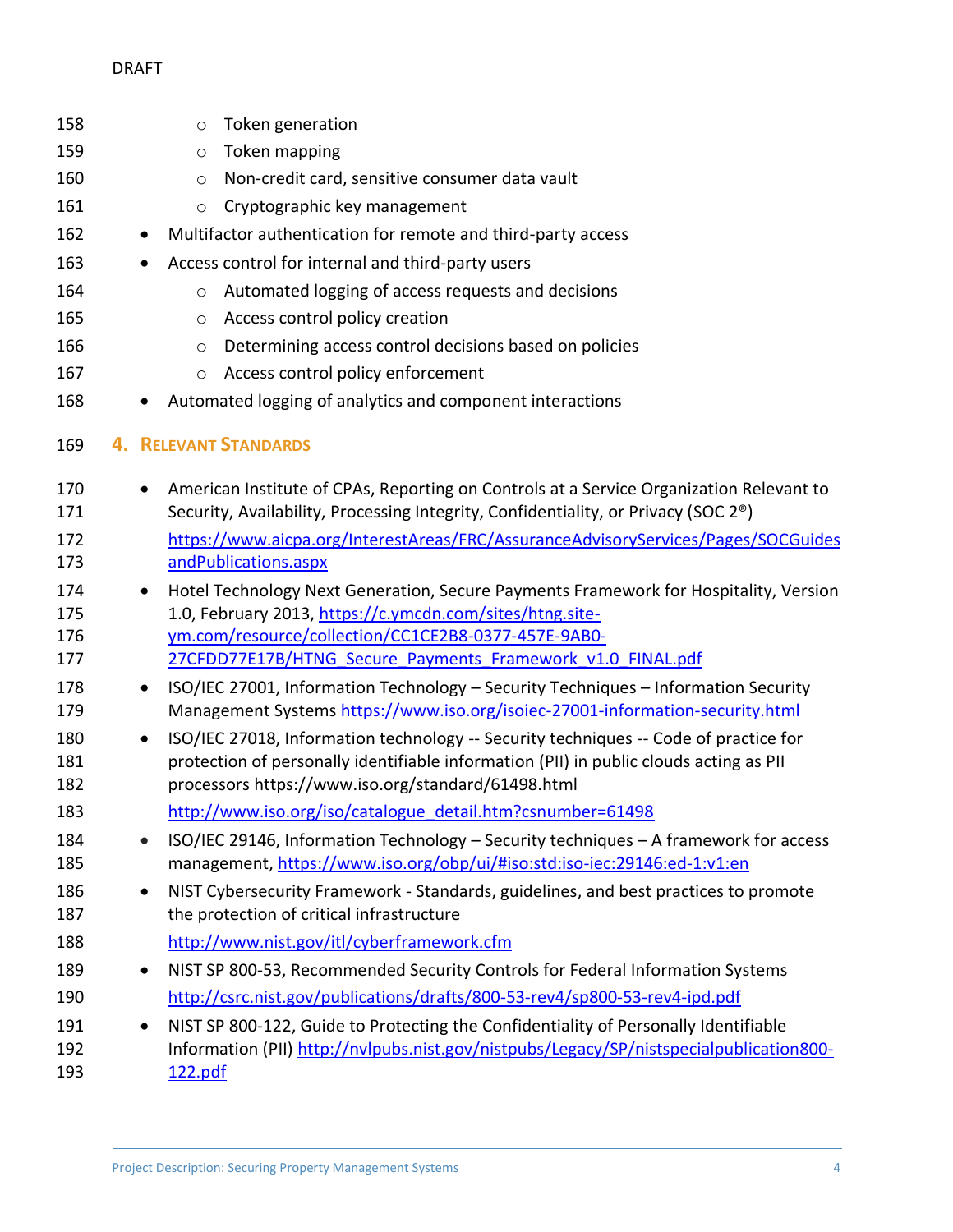194 • Payment Card Industry (PCI) Data Security Standard, Requirements and Security 195 Assessment Procedures, Version 3.1, April 2015, PCI Security Standards Council, 196 [https://www.pcisecuritystandards.org/documents/PCI\\_DSS\\_v3-1.pdf](https://www.pcisecuritystandards.org/documents/PCI_DSS_v3-1.pdf)

#### <span id="page-8-0"></span>197 **5. SECURITY CONTROL MAP**

- 198 Table 1 maps the characteristics of the applicable standards and best practices described in the
- 199 Framework for Improving Critical Infrastructure Cybersecurity (CSF) and other NIST activities.

200 The solution characteristics offered in the table are the ones expected to be explored in this

201 project. This mapping exercise, which is likely to expand as the project progresses, is meant to

202 demonstrate the real-world applicability of standards and best practices.

| <b>Solution</b>       | <b>NIST CSF</b> | <b>Informative References</b>                                    |
|-----------------------|-----------------|------------------------------------------------------------------|
| <b>Characteristic</b> | <b>Category</b> |                                                                  |
| Authentication        | PR.AC-1         | NIST SP 800-53 Rev. 4 AC-1, IA Family; AC-17, AC-19, AC-20;      |
| mechanisms            | PR.AC-3         | AC-2, AC-3, AC-5, AC-6, AC-16                                    |
|                       | PR.AC-4         | ISO/IEC 27001:2013 A.9.2.1, A.9.2.2, A.9.2.4, A.9.3.1,           |
|                       |                 | A.9.4.2, A.9.4.3; A.6.2.2, A.13.1.1, A.13.2.1; A.6.1.2, A.9.1.2, |
|                       |                 | A.9.2.3, A.9.4.1, A.9.4.4                                        |
|                       |                 |                                                                  |
| Automated user        | DE.AE-1         | NIST SP 800-53 Rev. 4 AC-4, CA-3, CM-2, SI-4; AU-6, CA-7,        |
| and network           | DE.AE-2         | IR-4, IR 5, IR-8, SI-4;                                          |
| analytics             | DE.AE-3         | ISO/IEC 27001:2013 A.16.1.1, A.16.1.4                            |
|                       |                 |                                                                  |
| Automated logging     | PR.PT-1         | NIST SP 800-53 Rev. 4 AU Family, IR-5, IR-6                      |
|                       |                 | ISO/IEC27001:2013 A.12.4.1, A.12.4.2, A.12.4.3, A.12.4.4,        |
|                       |                 | A.12.7.1                                                         |
| Automated data        | PR.DS-1         | NIST SP 800-53 Rev. 4 SC-28; CM-8, MP-6, PE-16                   |
| storage               | PR.DS-3         | ISO/IEC27001:2013 7.1.1, 7.1.2, 9.1.6, 9.2.6, 9.2.7, 10.7.1,     |
|                       |                 | 10.7.2, 10.7.3                                                   |
| Secure data vaults    | PR.DS-1         | NIST SP 800-53 Rev. 4 SC-28; CM-8, MP-6, PE-16                   |
|                       | PR.DS-3         | ISO/IEC 27001:2013 7.1.1, 7.1.2, 9.1.6, 9.2.6, 9.2.7, 10.7.1,    |
|                       |                 | 10.7.2, 10.7.3                                                   |
| Cryptographic key     | PR.DS-1         | NIST SP 800-53 Rev. 4 SC-28, SC-8                                |
| management            | PR.DS-2         | ISO/IEC 27001:2013 A.8.2.3, A.13.1.1, A.13.1.2, A.13.2.3,        |
|                       |                 | A.14.1.2, A.14.1.3                                               |
| Access control        | PR.PT-3         | NIST SP 800-53 Rev. 4 AC-3, CM-7                                 |
|                       |                 | ISO/IEC 27001:2013 A.9.1.2                                       |
| Point-to-point        | PR.DS-1,        | NIST SP 800-53 Rev. 4 AC-20, AU-9, IA-6, IA-7, MP-6, SA-13,      |
| encryption            | <b>PR.DS-2,</b> | SC-8, SC-11, SC-12, SC-13, SC-17, SI-12                          |
|                       | PR.DS-5,        | ISO/IEC 27001:2013 6.2.1, 9.4.3, 9.4.4, 9.4.5, 10.1.2, 12.4.2,   |
|                       | PR.PT-4         | 12.4.3, 13.1.1, 13.2.1, 13.2.3, 14.1.3                           |

203 **Table 1: Security Control Map**

204